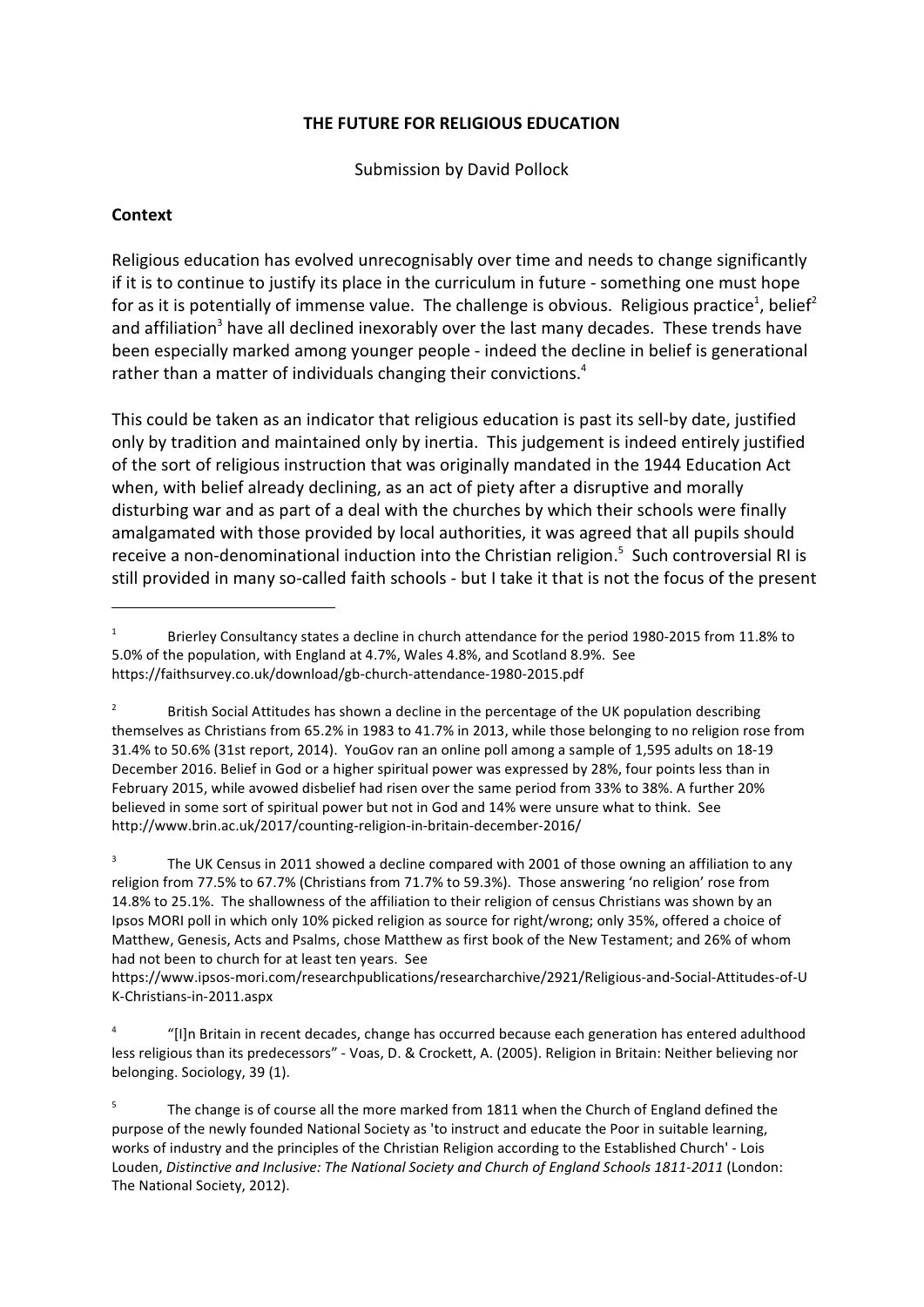### enquiry.

By the 1960s and 1970s teachers of religious education (now increasingly so called) were becoming concerned at their subject's lack of educational validity - and many felt that for this reason they were seen as unprofessional by their colleagues in the staff room. Efforts to improve the educational standing of the subject saw the disappearance of its instructional mode and the widening of its scope to embrace at least to some extent the non-Christian religions that were becoming more common as a result of immigration. The implicit understanding was that any religion was better than none.<sup>6</sup> The incompatibility of religion and atheism was allowed a marginal mention, the conflict between the different religions in their insulated silos was out of bounds.

# **What should be included in the scope and content of RE?**

Today those trends have reached their culmination. Instruction is a thing of the past. The so-called six world religions figure in all syllabuses. But new concerns have arisen. One is the failure of almost all syllabuses to include non-religious beliefs on level terms with the religions. This was the crux on which the 1974 draft Birmingham agreed syllabus fell down, leading to the British Humanist Association's publication of *Objective, Fair and Balanced* (1975) whose title states its demands clearly enough: that RE should be:

- Objective in contrast to persuading children to believe in Christianity, the intention should be educational, to impart knowledge about its subject matter;
- Fair because even objective statements about religions and beliefs could be selective and so give a biassed unfair picture; and
- Balanced because the course as a whole needed to give a balanced and proportionate picture of the whole field of religion and belief, including non-religious beliefs such as Humanism.

Extraordinarily, despite wide recognition of the strength of these arguments, not least at an early stage by the Religious Education Council, still 40 years later Humanism, as the principal if not only sufficiently articulated and populated non-religious belief in the UK, remains marginal in most syllabuses. Indeed, although the basis on which the Department for Education lost a judicial review in the High Court<sup>7</sup> was that human rights law required Humanism to be given equal respect in 'RE' as any religion, the Department has utterly and deliberately ignored that underlying argument and proposes to go blithely forward without reform, giving schools and local authorities guidance that is legally grossly misleading. $8$ 

<sup>6</sup> Similarly around this time a High Court judge observed that "As between different religions, the law stands neutral, but it assumes that any religion is at least likely to be better than none"(*Neville Estates v. Madden* [1962] Ch. 832 at 853).

<sup>7</sup> [2015] EWHC 3404 (Admin) - see https://www.judiciary.gov.uk/wp-content/uploads/2015/11/ r-fox-v-ssfe.pdf

<sup>8</sup> See my paper at www.thinkingabouthumanism.org/miscellany/objective-critical-and-pluralistic/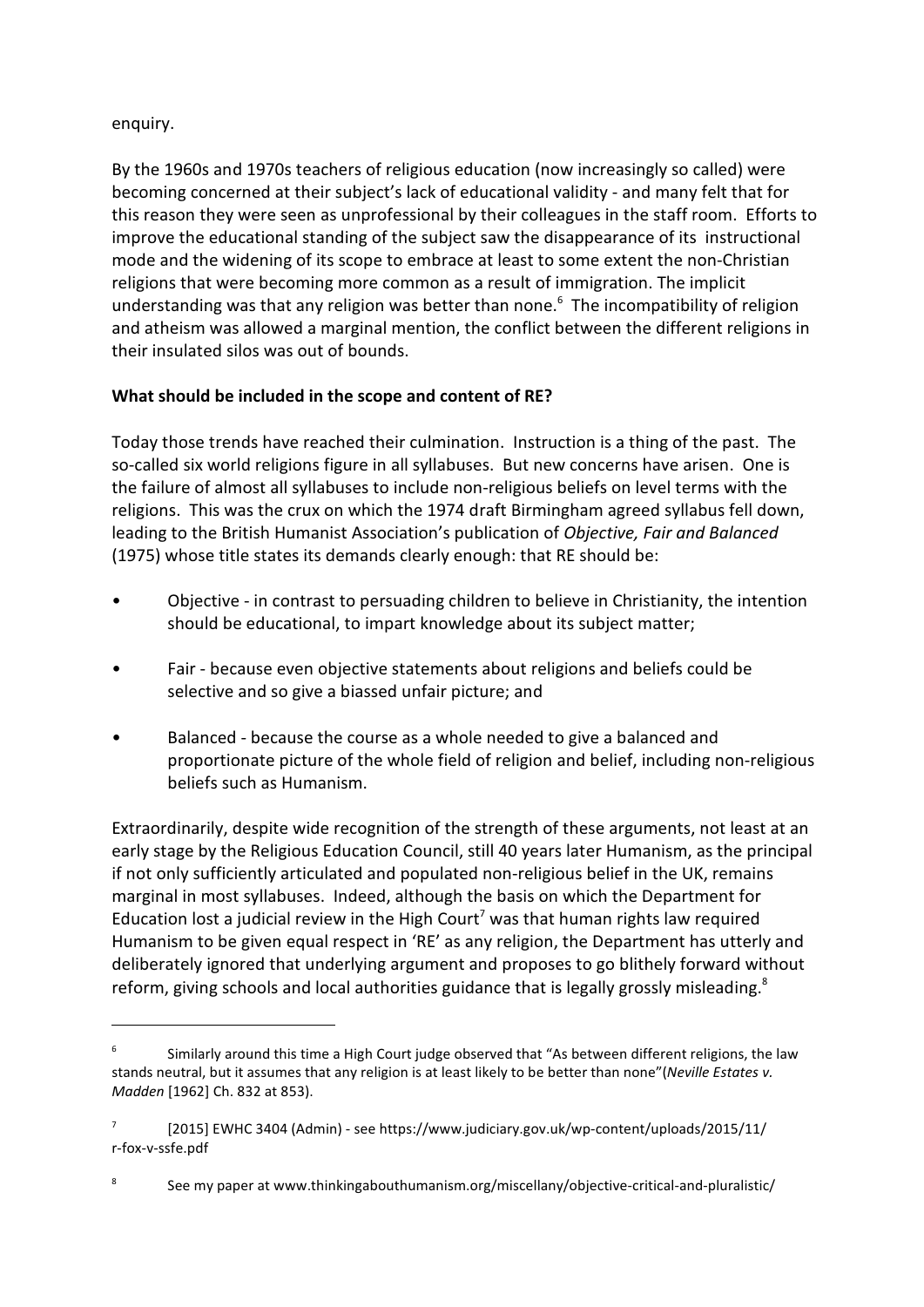But there is a more fundamental doubt about the validity of the subject and the justification for its place in the curriculum. At present the most common approach is to divide the time available between the several beliefs and to teach them on their own terms, more or less uncritically and often with a plethora of confusingly obscure theological terminology. Children are offered a smorgasbord of different belief systems without guidance how to assess them or choose between them. This term it is Christianity, next it will be Buddhism. Even if the High Court's judgement were taken with the utmost seriousness and all syllabuses henceforth gave proportionate consideration and equal respect to Humanism, this problem would only be exacerbated. A thematic approach to the subject, allowing study of different religions and beliefs alongside each other, would therefore be much preferable to the more common systematic approach, but that in itself will not be enough.

Religion is after all unlike the material covered in all other subjects: unlike the sciences there is no agreed standard for assessing its claims, and unlike the arts, where disagreement is expected in judgements of merit, it does actually make truth claims - claims that are theoretically fundamental to the way one should live one's life. Including Humanism would make no difference to this problem, only deepen it.

## **What do you consider to be the main aims and purposes of RE?**

Should RE then be abandoned? After all, neither in the USA nor in France is religion studied in school. Almost no-one in this country takes that view, and for good reason. Religion, despite the decline in belief and practice, remains immensely important for reasons that are historical, cultural, social, political and philosophical. An education that omits these aspects of religion and belief must be wanting. Consider:

- **Historical** The history of western Europe has been shaped on the anvil of religion, and its culture is replete with religious references, principally to Christianity. British history likewise, from the break with Rome and the emergence of the Church of England to the gunpowder plot, the civil war and the 'glorious revolution', from the battle over Catholic emancipation to the troubles in Ireland. Similar considerations apply when our focus is widened to other continents and religions. Well-rounded adults need at least some acquaintance with this religious background to life in their country.
- **• Cultural** Art, music, literature, the English language itself cannot be fully understood without some knowledge of stories that originate in the Old and New Testaments and in the subsequent development of Christian theology. Knowledge that was commonplace in mediaeval times - that a carving in the cloisters of a man with a lion must be St Mark, for example - is scarcely needed today by the average adult, but without an awareness of the Passion story you can scarcely be considered adequately educated. Moreover, some awareness is increasingly needed of key references also from other religions.
- **Social** The Christian churches continue to shape important aspects of society and have now been joined by the religions of our more recently arrived citizens. They run schools and charitable organisations, they provide a focus for life in villages and (less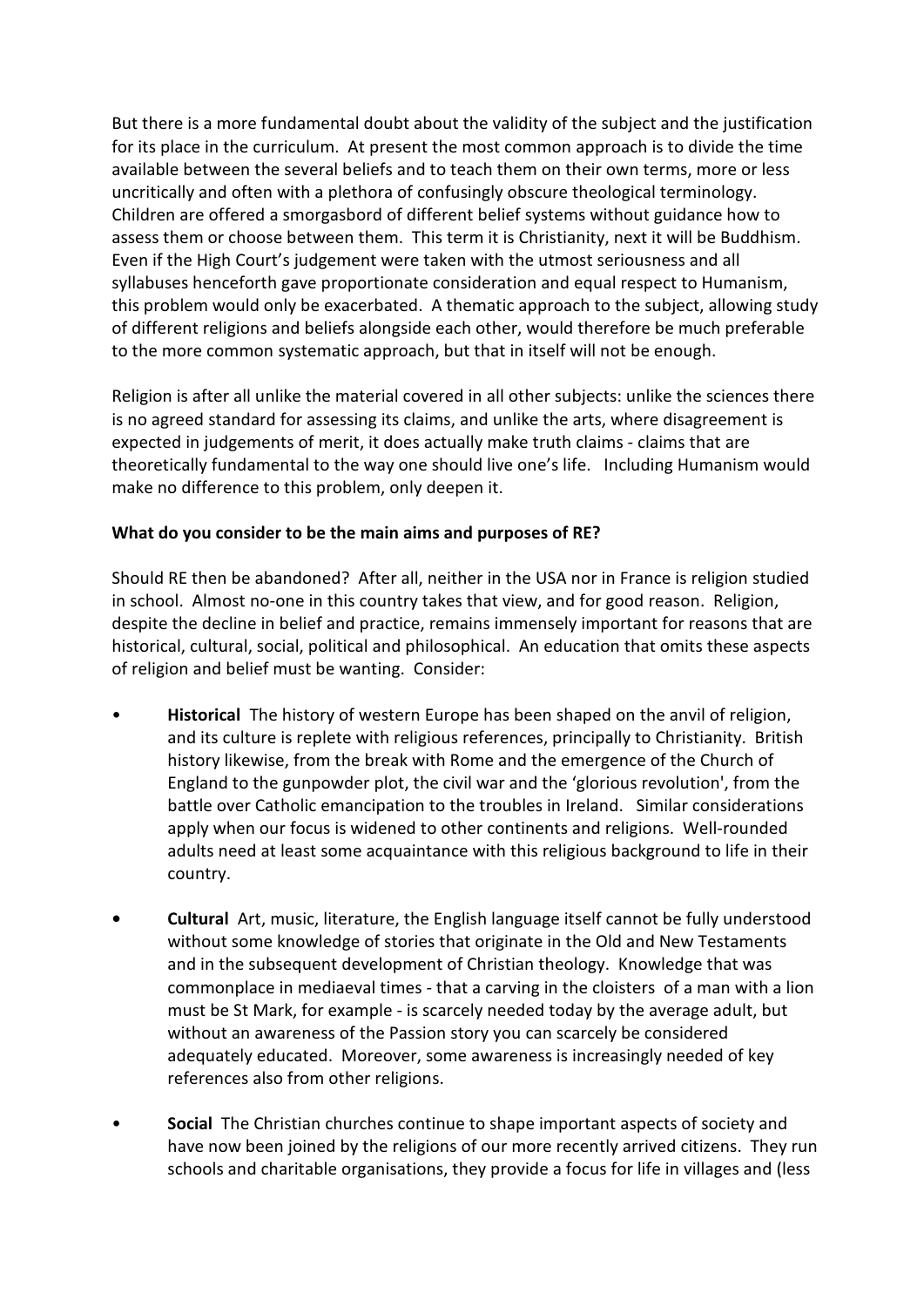so) in towns, they are present - sometimes in a dominant role - in many national ceremonies and occasions. Similarly, with a far more diverse population than ever, those of us with deep roots in this country live today in close daily proximity with people who - much to our present embarrassment - would not long ago have been seen as exotic and disparaged as heathen or pagan.<sup>9</sup> Many of the social attitudes and practices of some relatively recent arrivals do indeed differ from received British attitudes in ways that are often determined by their religious beliefs. Social cohesion requires that both the old and the new populations at least learn sufficiently about each other's ways to avoid offence and preferably come to appreciate each other enough to establish ordinary good relations if not go further into mutual sympathy and understanding. Schools have a front-line responsibility here and RE is one place for that to be borne.

- **Political** Religion has an importance today in the political as well as the social sphere. At home there are debates about the extent to which so-called 'British values' should be enforced, about the place of religion in society and basic issues of secularism - for example, religious rights to exemption from some equality laws. Here and abroad there are conflicts that can only be understood if their religious roots or rationales are understood: the continuing difficulties in Northern Ireland, the insoluble problems of Israel and Palestine, Islamism in Pakistan, Bangla Desh and west Africa, Hindu nationalism in India, Buddhist suprematism in Myanmar, and so on. Schools may not need to go into any detail but with so much of politics concerned with religious extremism and terrorism they need to ensure a basic understanding of the issues.
- **Philosophical** Above all, religions and beliefs provide the basis for finding meaning in life and a theoretical underpinning for how to behave. RE can seek to answer questions such as what is religion? how can it have such influence? how do religions originate and develop? what do they have in common and how do they differ? (This would cover the difference between orthodoxy and orthopraxy, and the schisms in the main religions, such as between Orthodox, Catholic and Protestant, or between Sunni and Shia.) RE can further ask what are the benefits and dangers or committing to a religion or belief? How should one go about assessing its validity or truth? These are profound questions but well within the capacity of most young people to approach given open-minded and fair guidance by their schools. RE can also provide a forum for looking at the nature of rules and morality, the arguments about public ethical questions posed by war, crime, prejudice, scientific advances like genetic manipulation, issues arising at the beginning and end of life, and so on. Tackling such questions provides an invaluable introduction to thinking skills as well as contributing to pupils' understanding of each other.

There is then no lack of educationally relevant subject matter that can properly find its way into an RE syllabus. It needs to reflect the facts that in today's society religion is no longer a

<sup>9</sup> The Franco-British exhibition of 1908 at the White City was not unusual in including a French Senegalese village, complete with imported 'natives' for visitors to watch as if they were animals in a zoo. see <http://www.20thcenturylondon.org.uk/white-city-exhibitions>